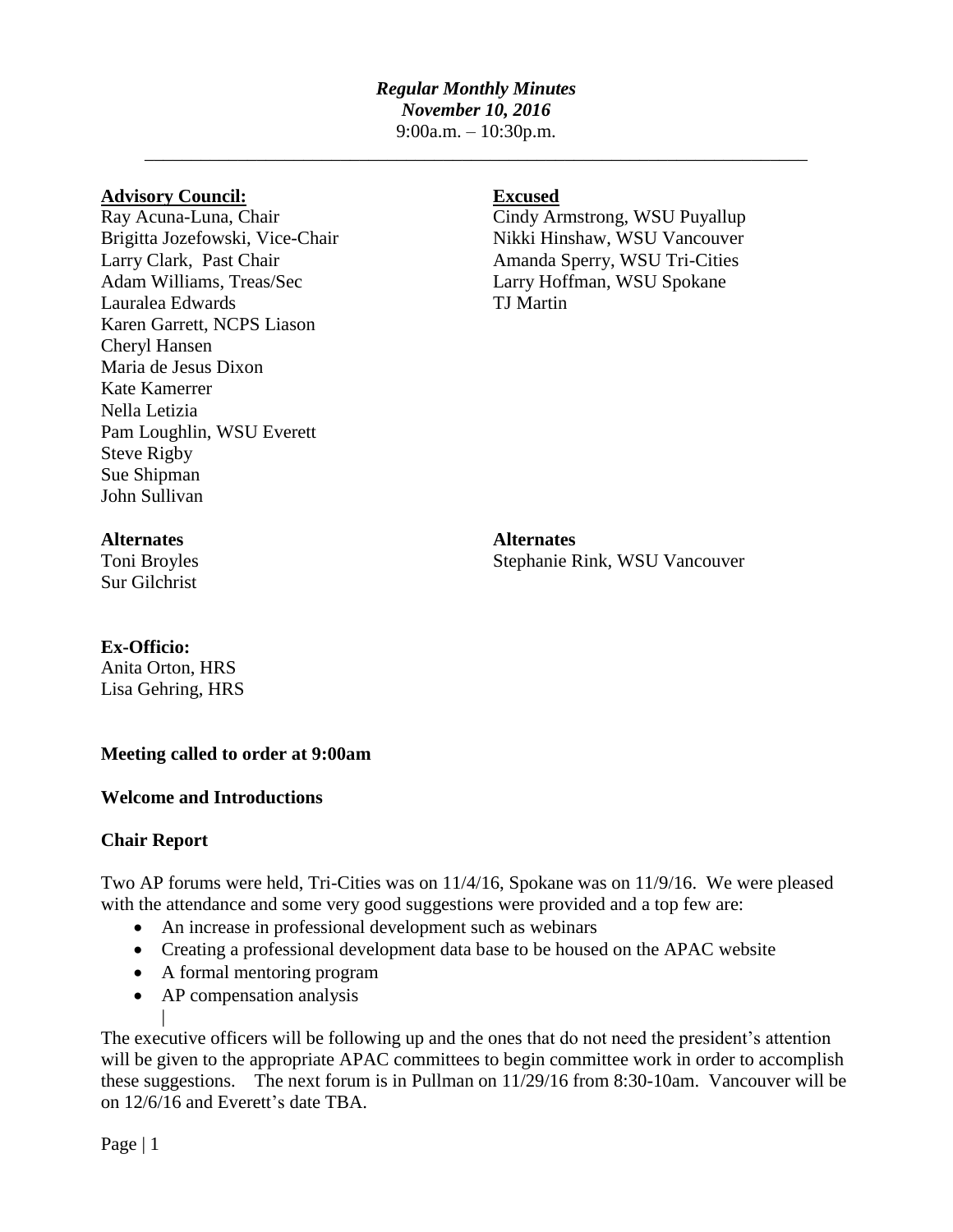The AP Council was invited to a meet and greet with the Board of Regents on November 3rd, and it was a great opportunity for personal interaction. The AP council is also invited to attend a reception in the president's home on the evening of November  $28<sup>th</sup>$ .

From the meetings with the president and provost, the issues of tuition waivers, annual reviews and other ideas will be compiled in a report and posted on the APAC website.

# **Guest Presenter:**

Best Office Practices by using the Lean Concept and also a Transportation/Parking Overview by John Shaheen, Director of Transportation Services

The meeting can be viewed on the Expedience website. Also of interest is a free website tool: [https://trello.com](https://trello.com/) 

<https://experience.wsu.edu/Calendar/Calendar.aspx>and on APAC website. A question and answer session followed each presentation.

**Approval of Minutes.** Motion to approve minutes as circulated. Motion carried.

## **New Business**

- a. Toys for Tots K. Garrett will follow up and coordinate this event
- b. The next Northwest Professional Coalition of Professional Staff (NCPS) will be hosting a conference next July. The conference site is close to the Canadian border. K. Garrett will be doing a site visit and a survey will be sent out to inquire and assess if there is interest in attending.
- c. The provost's office is conducting its annual food drive. Please remember to donate.

**Open Forum** – A concern was raised on the Family Medical Leave and eligibility. HRS provided this information:

[Family Medical Leave Eligibility](http://hrs.wsu.edu/employees/disability-services/medical-leave/#FML)

[Business Policies and Procures Manual 60.56](http://public.wsu.edu/~forms/HTML/BPPM/60_Personnel/60.56_Faculty_and_Administrative_Professional_Personnel_Leave.htm#FML) – Faculty and Administrative Professional Personnel Leave

[Business Policies and Procures Manual 60.57](http://public.wsu.edu/~forms/HTML/BPPM/60_Personnel/60.57_Civil_Service_Employee_Leave.htm) – Civil Service Leave

## **Sub-Committees**

- Budget: Adam Williams No report.
- Events Committee: Brigitta Jozefowski /Amanda Sperry No report
- Marketing: Stephanie Rink The results of the AP survey will be provided soon. The newsletter will be coming out soon, please provide any updates to be included
- Training/Professional Development: P. Loughlin: No report.
- Strategic Plan Review/Adam Williams: No report